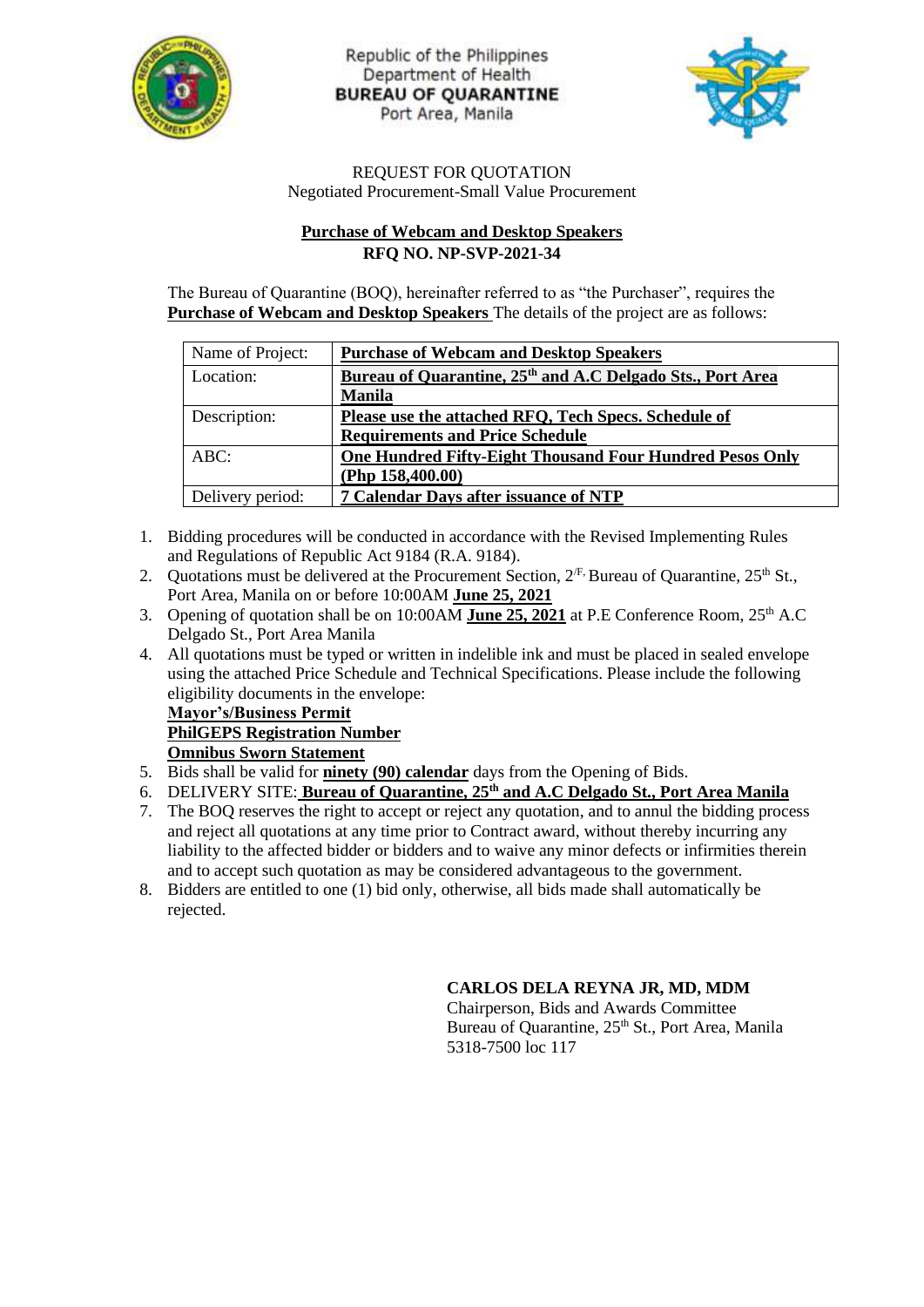# **TECHNICAL SPECIFICATIONS Purchase of Webcam and Desktop Speakers**

# **RFQ NO. NP-SVP-2021-34**

| Item           | Purchaser's Specifications                         | Supplier's Specifications |
|----------------|----------------------------------------------------|---------------------------|
| $\mathbf{1}$   | Webcam                                             |                           |
|                | Resolution: full HD 1080P,<br>$\bullet$            |                           |
|                | 1920*1080 pixels                                   |                           |
|                | Lens type: full HD AF Glass lens<br>٠              |                           |
|                | Viewing angle: at least 75 wide<br>$\bullet$       |                           |
|                | degrees                                            |                           |
|                | Focus type: auto focus                             |                           |
|                | Focus range: 10cm and beyond<br>٠                  |                           |
|                | Built-in mic: single digital mic.<br>٠             |                           |
|                | Output format: MJPEG<br>$\bullet$                  |                           |
|                | Frame rate: at least 30fps<br>$\bullet$            |                           |
|                | <b>USB: USB 2.0</b><br>$\bullet$                   |                           |
|                | Compatible with: windows 7/8/8.1/                  |                           |
|                | 10 or later                                        |                           |
|                | Work in USB Video Device Class                     |                           |
|                | (UVC) Mode                                         |                           |
|                | Mac OS 10.6 or later<br>٠                          |                           |
|                | Linux OS 2.5 or later                              |                           |
|                | Chrome OS 6.0 or later                             |                           |
|                | Android V6.0 or later                              |                           |
|                | Compatible with social and video                   |                           |
|                | calling software of the above system               |                           |
| $\overline{2}$ | <b>Desktop Speakers</b>                            |                           |
|                | Dimension (height, width, depth): not<br>$\bullet$ |                           |
|                | more than 110mmx90mm90mm                           |                           |
|                | Weight: not more than 0.25kg<br>٠                  |                           |
|                | USB Port or power: Yes<br>$\bullet$                |                           |
|                | Headphone jack on device for audio:<br>$\bullet$   |                           |
|                | 3.5 <sub>mm</sub>                                  |                           |
|                | Total watts (RMS): at least 1W                     |                           |
|                | 3.5mm input: 1<br>٠                                |                           |
|                | USB Cable for power: 1<br>$\bullet$                |                           |
|                | Controls: power and volume controls                |                           |

Name of Company Address

Signature Over Printed Name Telephone/Fax Number

Email Add: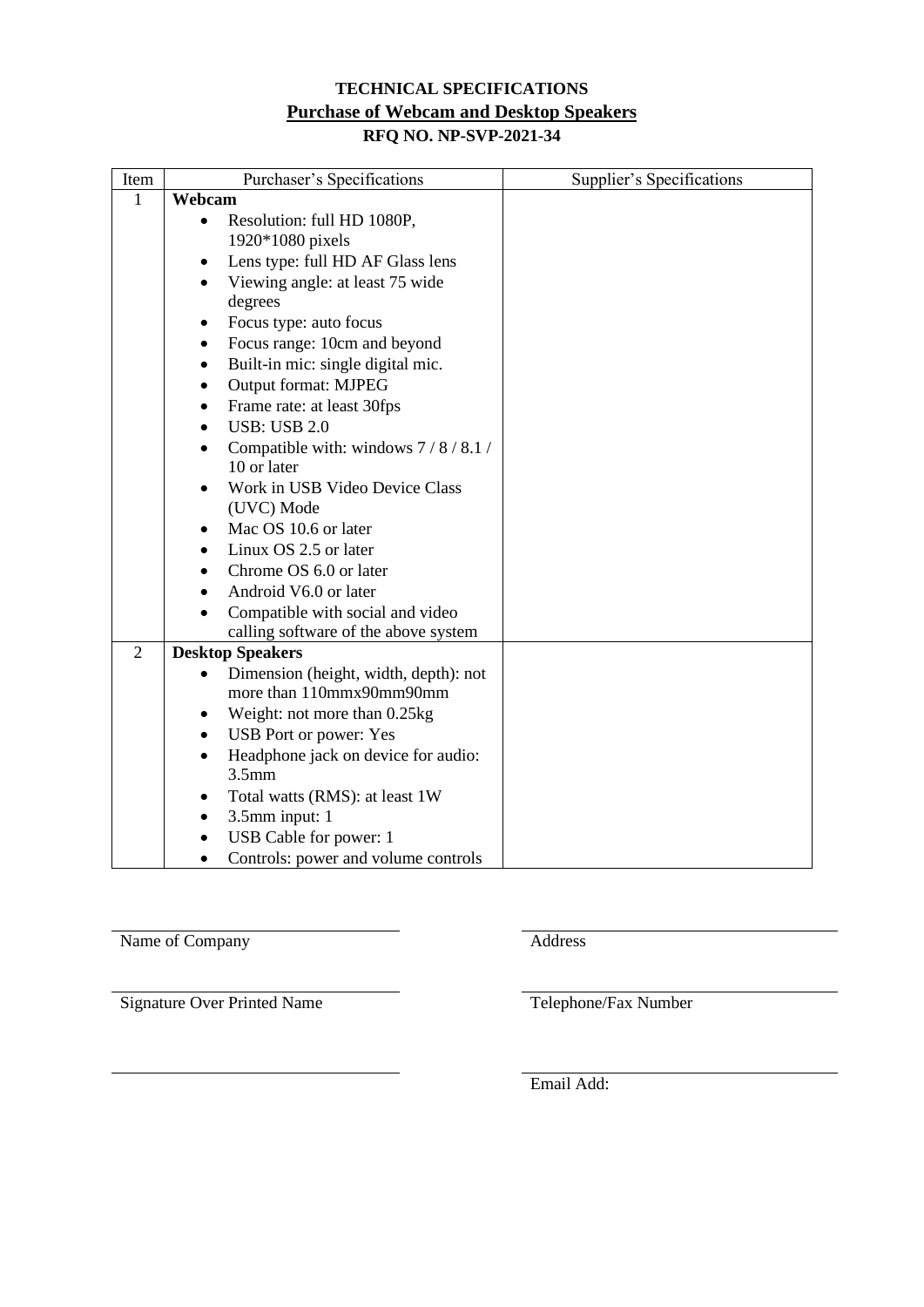# **PRICE SCHEDULE Purchase of Webcam and Desktop Speakers RFQ NO. NP-SVP-2021-34**

| Item | Item Description        | Qty | Unit | <b>ABC</b> | Unit Price | Amount |  |
|------|-------------------------|-----|------|------------|------------|--------|--|
| No   |                         |     |      |            |            |        |  |
|      | Webcam                  | 36  | Pcs  | 108,000.00 |            |        |  |
|      |                         |     |      |            |            |        |  |
| 2    | <b>Desktop Speakers</b> | 36  | Pcs  | 50,400.00  |            |        |  |
|      |                         |     |      |            |            |        |  |
|      |                         |     |      |            |            |        |  |
|      | <b>Total Amount</b>     |     |      |            |            |        |  |
|      |                         |     |      |            |            |        |  |

• All prices offered (unit price and total bid price) must be typed or written in indelible ink

After having carefully read and accepted your conditions, I/We quote you on the item/s at prices noted above.

Name of Company Address

Signature Over Printed Name Telephone/Fax Number

Email Add: